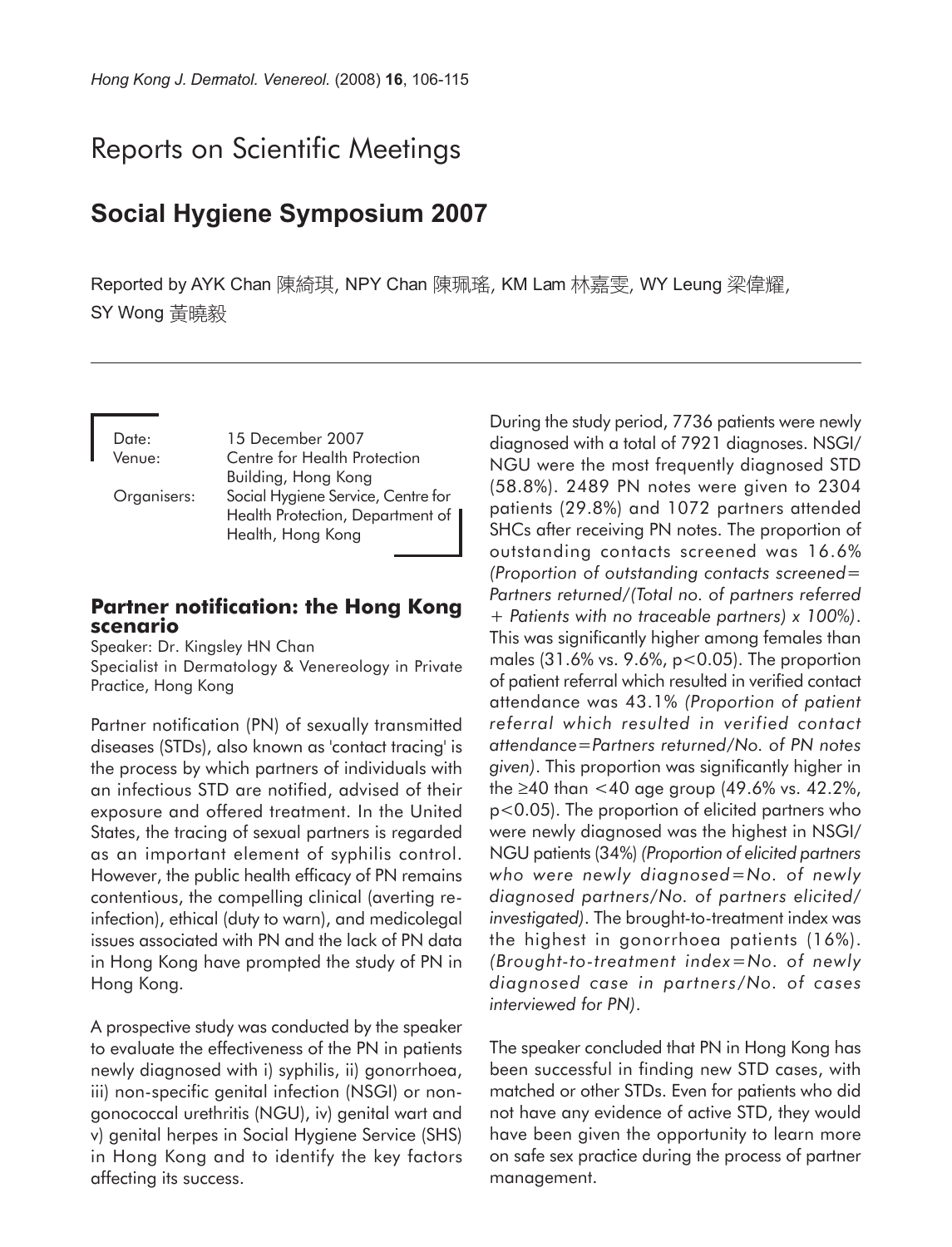## *Learning points:*

The speaker showed that the patient referral-based PN system adopted by SHS works well and is regarded as an important element of sexually transmitted disease control as this "breaks the chain of transmission". Some evidence-based data for the PN program in Hong Kong is also provided.

## **Asymptomatic urethritis: do all men attending Social Hygiene Clinic need to be screened?**

Speaker: Dr. John HT Yu Specialist in Dermatology & Venereology in Private Practice, Hong Kong

Urethral inflammation is the most common presenting condition among male patients attending Social Hygiene Clinic (SHC) in Hong Kong. In 2006, among 9572 new male sexually transmitted infections diagnosed in SHC 1413 (14.8%) and 4540 (47.4%) male patients were infected with gonorrhoea and non-gonococcal urethritis (NGU) respectively. In men, dysuria and urethral discharge are the characteristic symptoms of urethritis.

However, as urethritis can also be present without any obvious symptoms and signs, Dr. Yu's study sought to determine the prevalence of asymptomatic male patients with urethral infections attending a SHC and their microbiological profile.

Two-hundred and seventy-four consecutive male patients without any symptoms for urethral infections were recruited and a questionnaire was used to record the symptoms, sexual history and demographics. Further assessment including urethral smear for Gram stain, gonococcal culture, polymerase chain reaction (PCR) for *Chlamydia trachomatis* (CT), *Mycoplasma genitalium* (MG) and *Ureaplasma urealyticum* (UU) were performed.

The results showed that in 274 asymptomatic patients, 36 patients had NGU and two patients had positive gonoccocal culture. Among the asymptomatic patient with NGU, there were 6 (16.6%), 10 (22.8%) and five (13.9%) patients with positive PCR for CT, UU, and MG respectively. On the other hand, there were 14 asymptomatic patients with positives PCR for CT but without evidence of NCU.

#### *Learning points:*

Urethral infections were identified in a significant number of asymptomatic male patients attending Social Hygiene Clinics, and routine screening for this group is warranted.

# **Trichomoniasis** − **an update**

Speaker: Dr. William YM Tang Senior Medical Officer, Social Hygiene Service, Department of Health, Hong Kong

*Trichomonas vaginalis* (TV) is a microaerotolerant flagellated protozoan which bears no cyst stage. The trophozoite is pear-shaped and similar to that of a white cell in size. It was first discovered in the nineteenth century. It causes infection of the human lower urogenital tract and is considered as a sexually transmitted disease. TV in female can cause vulval or vaginal erythema, vaginal odour, vulval itchiness, frothy yellow or greenish vaginal discharge, dysuria, dysparenia and colpitis macularis. It causes urethral discharge, pruritis and dysuria in male. However, up to 50% of women and even more in male with TV are asymptomatic. These form a reservoir of infection. Untreated patients may result in pelvic inflammatory disease, cystitis, infertility and prostatitis. To make the diagnosis of TV infection, Pap smear, microscopic examination of a wet mount, culture, nuclei acid amplification test like polymerase chain reaction (PCR) and recently FDA-cleared PCR are developed. Among all these, culture using Feinberg or Diamond culture media is the gold standard. It is sensitive and specific